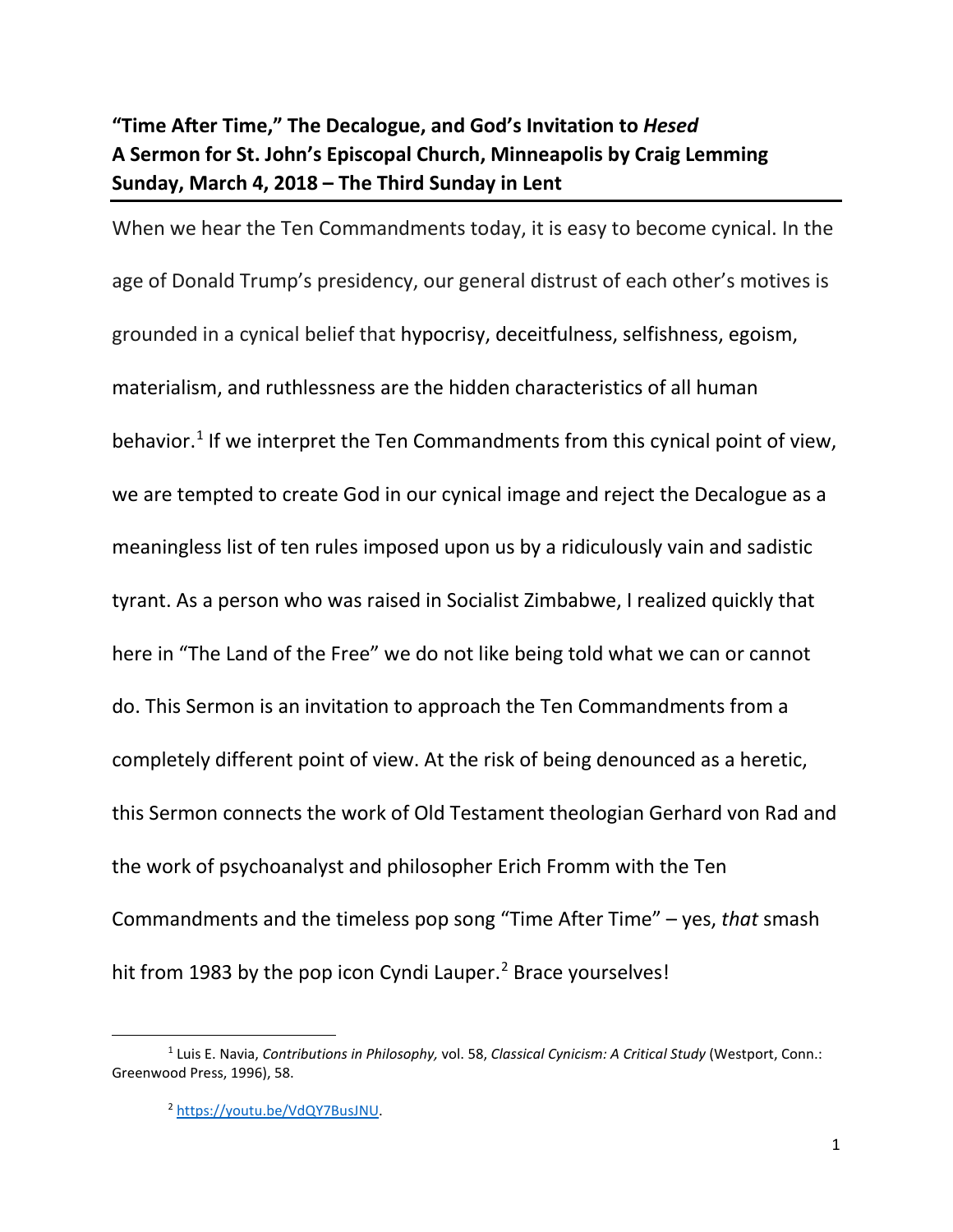It was a crisp, sunny, Zimbabwean morning in 1988, I was six years old, and it was the first day of school. My father drove me to school that morning and I sat in the back seat of his car in my starched school uniform, complete with the red blazer, tie, and cap of Saint Michael's Preparatory School for Catholic Boys, still pungent with that freshly dry-cleaned aroma. Terror and excitement distracted me from listening to the children's story that played on the radio for the weekday morning commute, and when Dad forgot to turn the volume down after the news report, an infectiously beautiful pop song came on as we drove through the school gates. Dad crouched down on one knee: I remember his aftershave (Old Spice), tobacco smoke (Newbury Extra Mild Cigarettes), and Dad's handsome smile beaming with pride. I don't recall exactly what Dad said, but I knew that his phone number was on the business card he had tucked into my blazer pocket, right by my heart, and that, no matter what happened – no matter how lost or frightened I would be – at the end of the day, I would find him there waiting for me. Comingled with his love language were phrases of the final refrain of that infectious song on the radio:

**If you're lost you can look—and you will find me Time after time If you fall I will catch you—I will be waiting Time after time.**[3](#page-1-0)

<span id="page-1-0"></span><sup>3</sup> Rob Hyman and Cyndi Lauper, *Time After Time* Lyrics (Sony/ATV Music Publishing LLC, Warner/Chappell Music, Inc., 1983)[: https://youtu.be/VdQY7BusJNU.](https://youtu.be/VdQY7BusJNU)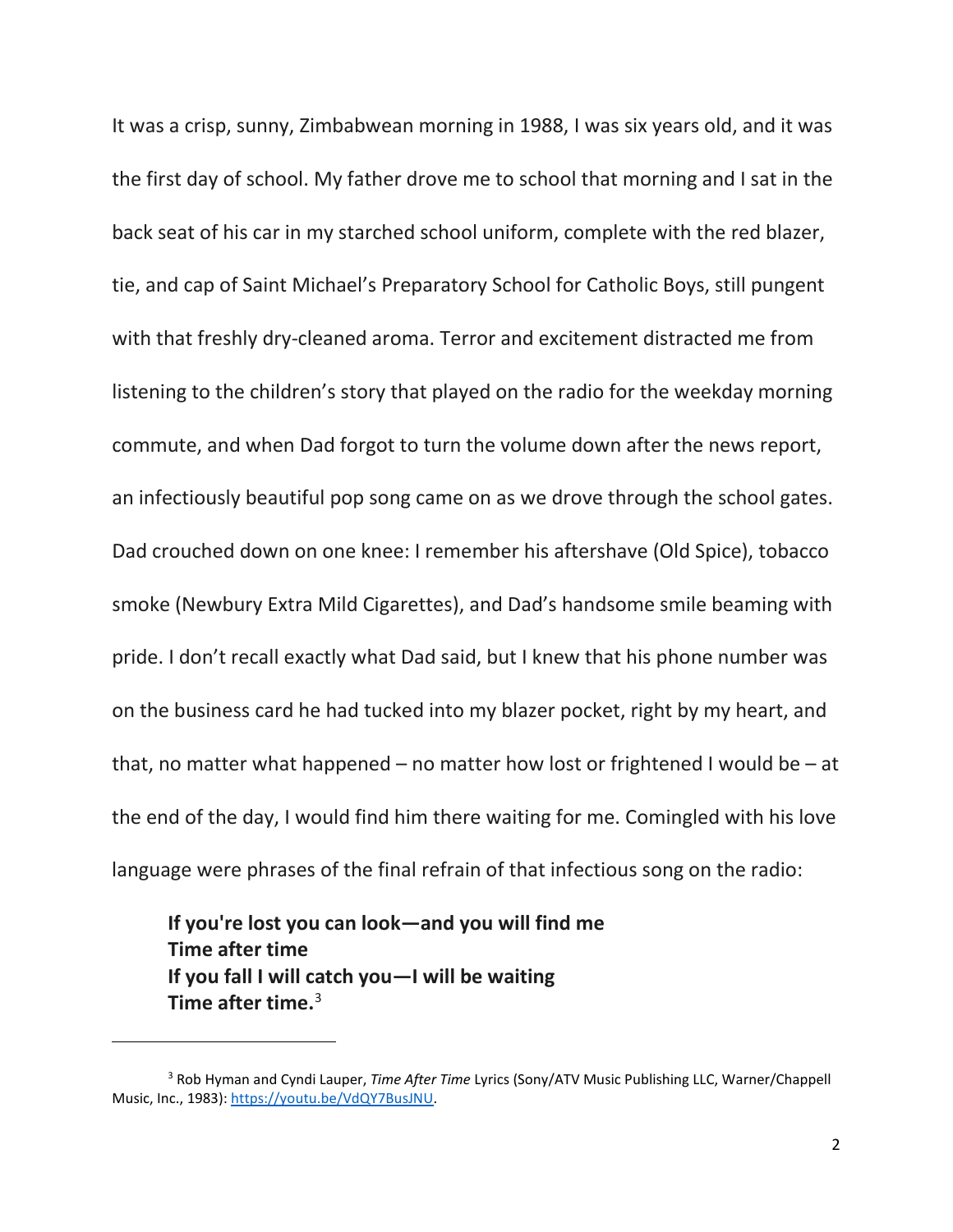This is the lens through which we should read, mark, learn, and inwardly digest the Decalogue – ten ways to find ourselves in a committed relationship with the God of *Hesed* – the God of steadfast, abiding, merciful, faithful, radical love.

As charming as my childhood story and the song "Time After Time" may be, this optimist and believer may not have won over your inner cynic. So perhaps the insights of German Old Testament theologian Gerhard von Rad will help.<sup>[4](#page-2-0)</sup> Von Rad sees the Ten Commandments as an endeavor to outline God's whole will for us in the shortest possible form. Israel herself worked for a long time on the Decalogue before it became so universal and concise in form and content as to be capable of standing for an adequate outline of the whole will of God. To make meaning of our duties to God and to one another – honoring those who gave us life, as well as safe guarding the life, marriage, property, and honor of our neighbors – all of this must be interpreted within the context in which the Decalogue is proclaimed. God's appeal to us is founded upon the saving act of God's liberation of all faithful people from the slavery of Pharaoh's oppressive Empire:

## **Then God spoke these words: I am the Lord your God, who brought you out of the land of Egypt, out of the house of slavery.**[5](#page-2-1)

<span id="page-2-1"></span><span id="page-2-0"></span>l

<sup>4</sup> Gerhard von Rad, *Old Testament Theology* (Edinburgh: Oliver and Boyd, 1962-1965), 191-203.

<sup>5</sup> Exodus 20:1-2.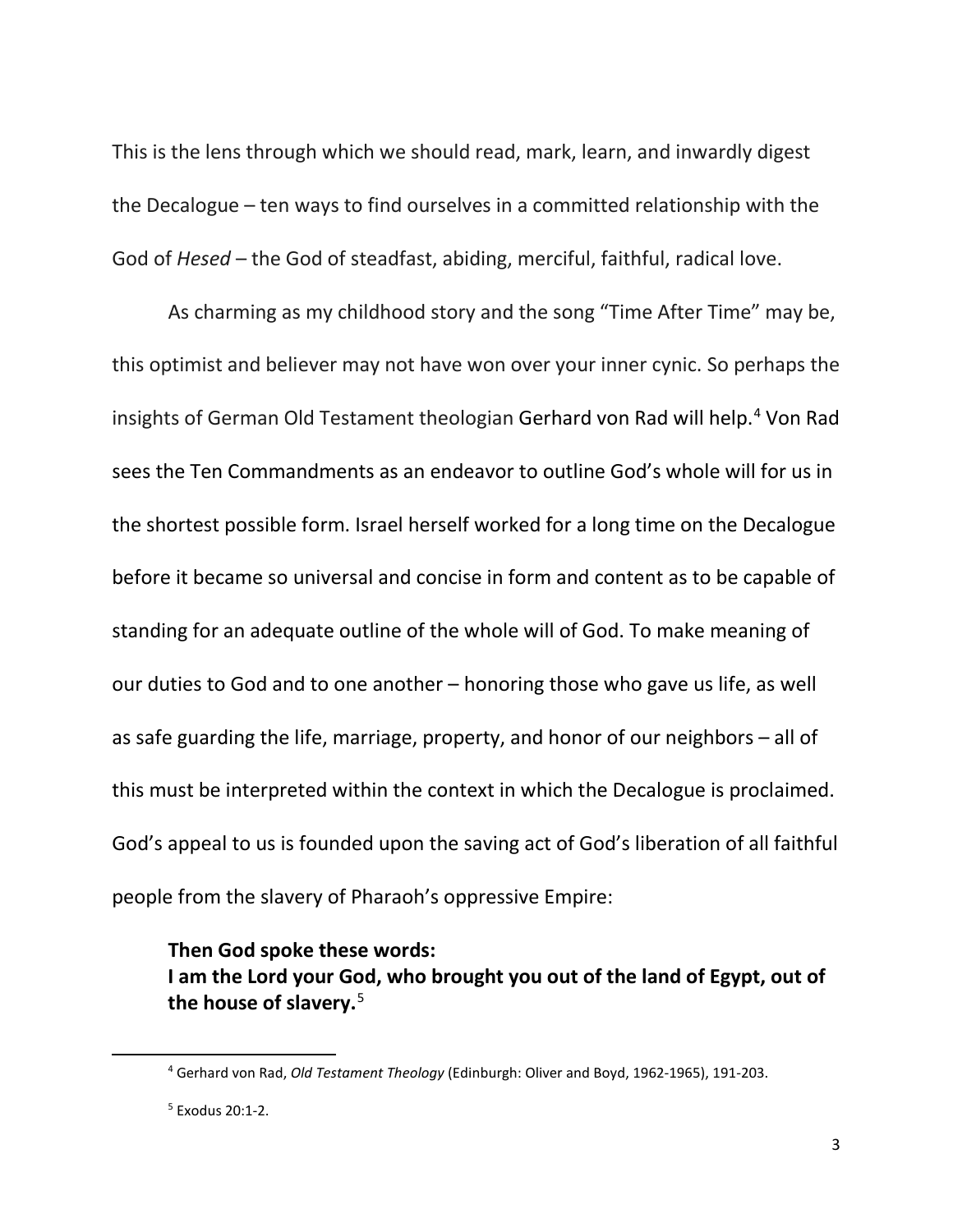In other words, God freed us from the bondage of an incessantly productionobsessed empire and gave us a new life of Sabbath and Shalom. Israel understood God's revelation of the Ten Commandments as a saving event of the first rank and celebrated it as such. Von Rad goes on to say,

**Israel certainly did not understand the Decalogue as an absolute moral law prescribing ethics: she rather recognized it as a revelation vouchsafed to her at a particular moment in history, through which she was offered the saving gift of life… with the commandments [God] has offered to [us] life; with the hearing of the commandments Israel was placed in the position of decision for life or for death.**[6](#page-3-0)

In the Ten Commandments we recognize the revelation of God's divine will for justice to be a saving blessing; a revelation which is the subject of ceaseless meditation and ceaseless joy.<sup>[7](#page-3-1)</sup> Why does our cynicism rob us of receiving the Ten Commandments in this Spirit of Justice, Blessing, Meditation and Joy? Despite God's gift of freedom, why do we still feel so trapped and alienated? If the cynics haven't heard yet, the UK has just appointed the first-ever minister for loneliness because loneliness is claiming just as many lives as smoking and obesity today.<sup>[8](#page-3-2)</sup>

 $6$  Von Rad, 194.

 <sup>7</sup> *Ibid*., 195 and 200.

<span id="page-3-2"></span><span id="page-3-1"></span><span id="page-3-0"></span><sup>8</sup> [https://www.theguardian.com/voluntary-sector-network/2018/feb/27/loneliness-finally-recognised](https://www.theguardian.com/voluntary-sector-network/2018/feb/27/loneliness-finally-recognised-risk-to-health-tracey-crouch)[risk-to-health-tracey-crouch](https://www.theguardian.com/voluntary-sector-network/2018/feb/27/loneliness-finally-recognised-risk-to-health-tracey-crouch)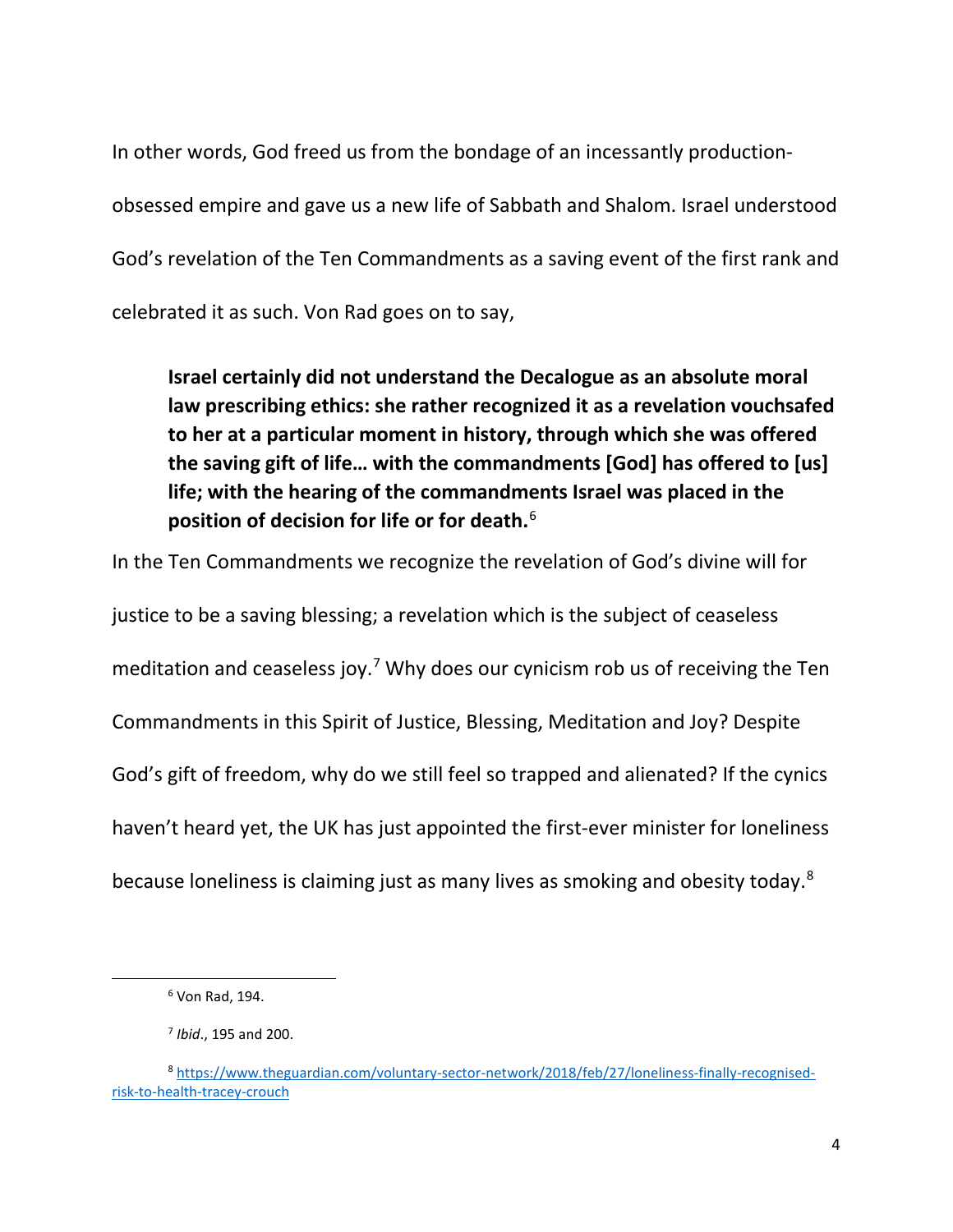In 1941, philosopher and psychoanalyst Erich Fromm wrote a book called *Escape from Freedom*, to investigate why humankind struggles with the dangers and the responsibilities that freedom requires. Of so called free people, Fromm wrote:

**Man represses the irrational passions of destructiveness, hate, envy, revenge; he worships power, money, the sovereign state, the nation; while he pays lip service to the teachings of the great spiritual leaders of the human race, those of Buddha, the prophets, Socrates, Jesus, Mohammed – he has transformed these teachings into a jungle of superstition and idol-worship**. [9](#page-4-0)

Fromm reveals that despite our freedom we are still anxious and tempted to

surrender our freedom to dictators of all kinds, or to lose our freedom by

transforming ourselves into small cogs in the machine; well fed and well clothed,

and yet we are not free, but automatons.<sup>[10](#page-4-1)</sup> This is the hard truth we struggle to

accept which inspired the Collect appointed for today, the Third Sunday in Lent:

**Almighty God, you know that we have no power in ourselves to help ourselves: Keep us both outwardly in our bodies and inwardly in our souls, that we may be defended from all adversities which may happen to the body, and from all evil thoughts which may assault and hurt the soul; through Jesus Christ our Lord, who lives and reigns with you and the Holy**  Spirit, one God, for ever and ever. Amen.<sup>[11](#page-4-2)</sup>

<span id="page-4-0"></span><sup>9</sup> Erich Fromm, *Escape from Freedom* (New York: H. Holt, 1994), xvi.

<span id="page-4-1"></span><sup>10</sup> *Ibid*., xiii-xiv.

<span id="page-4-2"></span><sup>11</sup> Church Publishing, *Book of Common Prayer* (New York, NY: Abingdon, 1985), 218.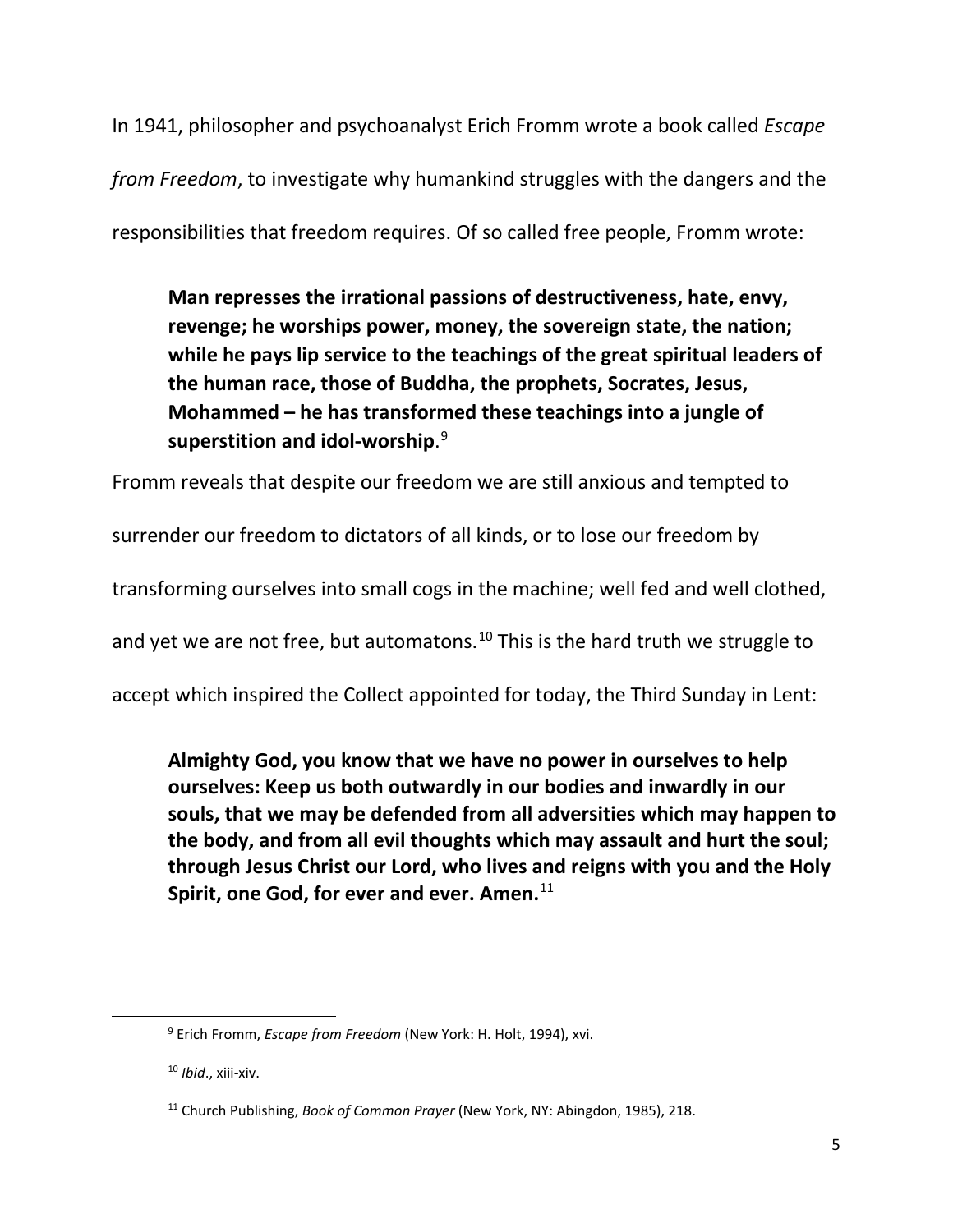In studying a meditation on this morning's Collect<sup>[12](#page-5-0)</sup> I was invited to ask myself, can we actually admit the plain fact that "we have no power in ourselves to help ourselves"? For those in recovery, Step One of the Twelve Steps $^{13}$  $^{13}$  $^{13}$  concurs. World history concurs – at least if we reckon that wars and holocausts in the twentieth century took more lives than every single conflict in the nineteen centuries preceding; or if we see that the sin of slavery is the same sin that still thrives in what Michelle Alexander has prophetically revealed in The New Jim Crow;<sup>[14](#page-5-2)</sup> or the fact that our elected leaders today are powerless to the endless gun violence that continues to sacrifice the lives of human children by the hundreds to the idol of the Second Amendment.[15](#page-5-3) Turning back to Fromm's book, *Escape from Freedom*, I learned that hatred is a passionate wish for destruction; but love is the passionate affirmation of a person. Love is not an "affect" but an active striving and inner relatedness, the aim of which is the happiness, growth, and freedom of the beloved.[16](#page-5-4) God's Commandments are a passionate affirmation of our sacred

<span id="page-5-2"></span><span id="page-5-1"></span><span id="page-5-0"></span><sup>12</sup> C. Frederick Barbee and Paul F. M. Zahl, *The Collects of Thomas Cranmer* (Grand Rapids, Mich.: W.B. Eerdmans Pub., 1999), 36-37.

<sup>13</sup> [https://www.aa.org/assets/en\\_US/en\\_step1.pdf](https://www.aa.org/assets/en_US/en_step1.pdf)

 <sup>14</sup> <http://newjimcrow.com/>

<span id="page-5-3"></span><sup>15</sup> [https://www.christiancentury.org/article/publisher/guns-are-americans-golden-calf](https://eur02.safelinks.protection.outlook.com/?url=https%3A%2F%2Fwww.christiancentury.org%2Farticle%2Fpublisher%2Fguns-are-americans-golden-calf&data=02%7C01%7C%7Cd0f3de4a53434da92a6608d57e4e04c9%7C84df9e7fe9f640afb435aaaaaaaaaaaa%7C1%7C0%7C636553795905235044&sdata=IACEpNzkw%2B8c4GGggR6MkOE5qBt%2BDZlc1qIZgCoXhGw%3D&reserved=0)

<span id="page-5-4"></span><sup>16</sup> Fromm, 114.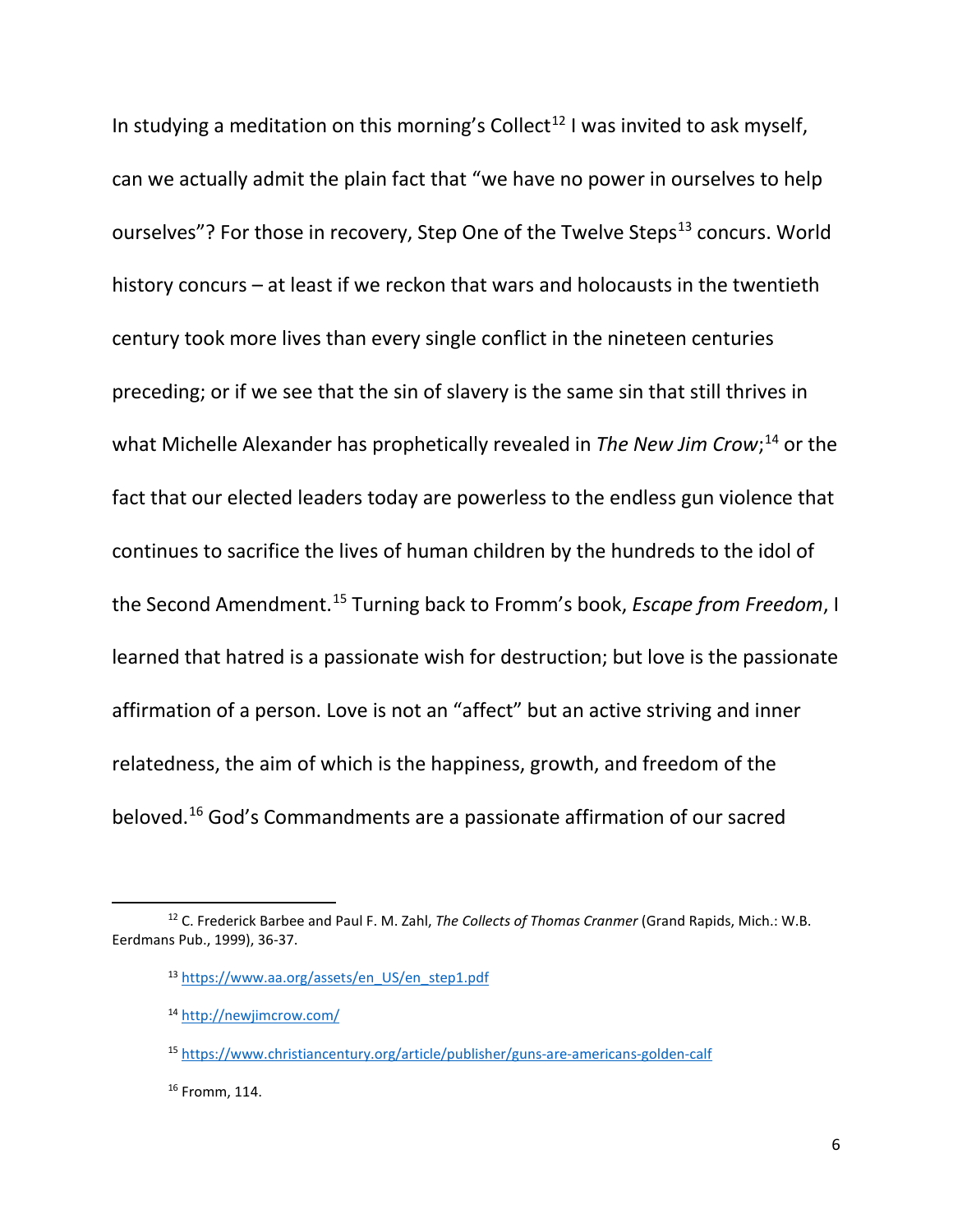personhood that motivates us to actively strive for inner relatedness, the aim of which is the happiness, growth, and freedom of all people. God, "who broods over us as a mother over her children,"<sup>[17](#page-6-0)</sup> pleads with us to stop worshiping idols and to stop sacrificing human lives to them; to stop misusing God's name for our selfish ends; to stop toiling ceaselessly like slaves and to prioritize rest; to honor those who gave us life; to stop murdering each other; to be faithful to each other; to stop stealing from each other; to tell the truth; and to be grateful for all we have. These pleas reveal God's gift of Right Relationship. Walter Brueggemann observes that this relationship of mutual fidelity can flourish under the terms of a covenant-making God who enacts liberation and who has ordered existence for generative well-being; but sadly, many interpretations of the Decalogue have removed the commands from a proper covenantal context of mutual promises, and as a result they are understood as rules without reference to relationship.<sup>[18](#page-6-1)</sup> The Decalogue invites us into *Hesed* – the Hebrew word for loving relationship that is abiding, steadfast, merciful, faithful, and radical – love offered to the thousandth generation of those who love God and keep God's commandments.[19](#page-6-2)

<sup>17</sup> <http://anglicanprayerbook.nz/754.html>

<span id="page-6-2"></span><span id="page-6-1"></span><span id="page-6-0"></span><sup>18</sup> Walter Brueggemann, *Reverberations of Faith: A Theological Handbook of Old Testament Themes* (Louisville, KY.: Westminster John Knox Press, 2002), 50-51.

 $19$  Exodus 20:6